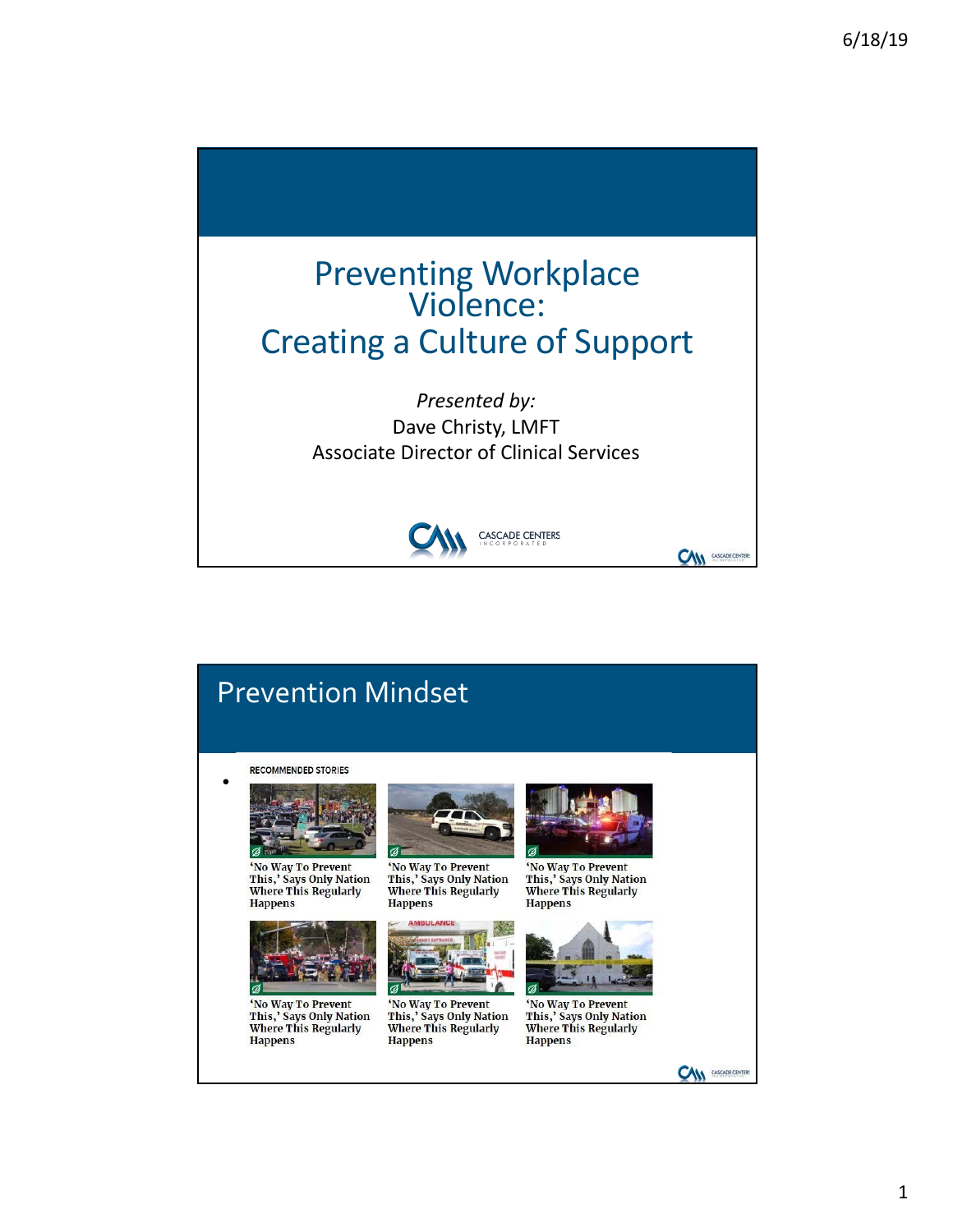#### Defining the Problem The US Department of Labor and OSHA (Occupational Safety and Health Administration) define workplace violence as: **Workplace violence is any act or threat of physical violence, harassment, intimidation, or other threatening disruptive behavior that occurs at the work site**. It ranges from threats and verbal abuse to physical assaults and even homicide. It can affect and involve employees, clients, customers and visitors. **CAM** CASCADE CENTER

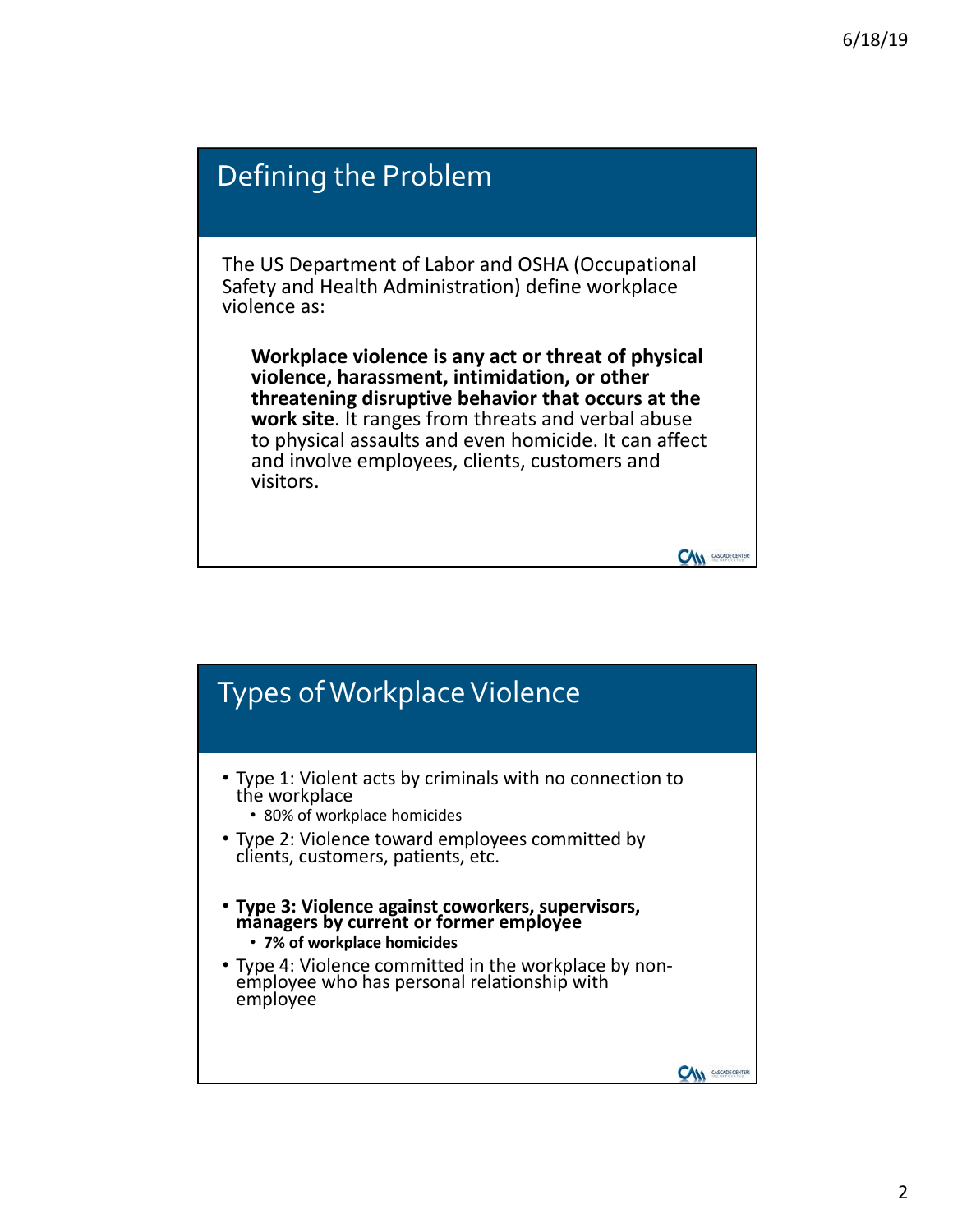#### Scope of the Problem

- Extreme situations are a very small percentage of workplace incidents
- More than 2 million U.S. workers are victims of workplace violence each  $year$  – mostly from harassment, bullying, and intimidation



**CAM** CASCADE CENTERS

**CAM** CASCADE CENTER

#### Employer's Role in Prevention

- According to the FBI, employers, "have a legal and ethical obligation to promote a work environment free from threats and violence."
- The Society for Human Resource Management says that **there are economic costs employers face as a result of workplace violence.** The three most common include:
	- Management time and expenses (55%)
	- Productivity loss (37%)
	- Staff replacement due to turnover (34%)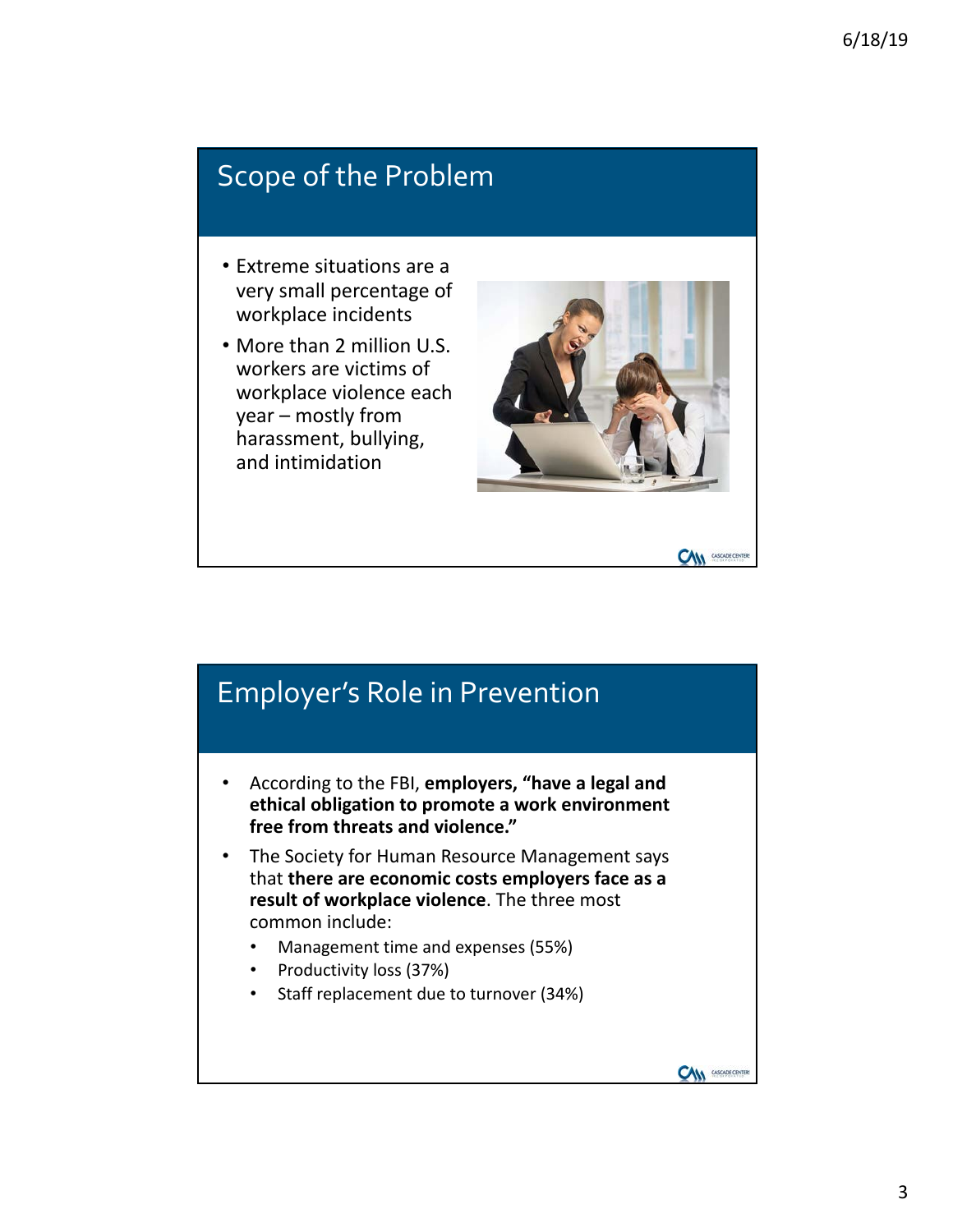

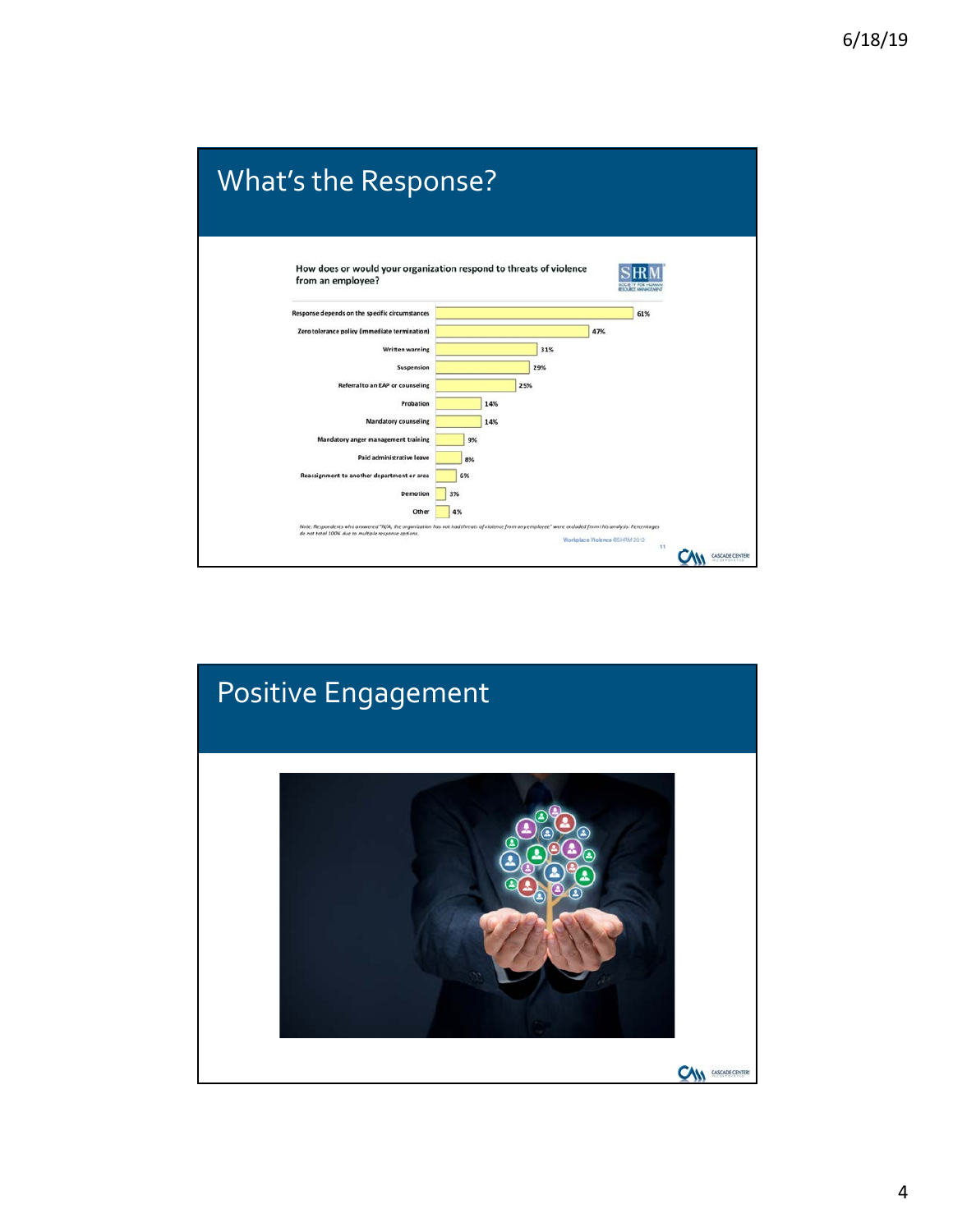# Positive Engagement

- Shifting the Culture:
- Establish and maintain relationships
- Understand emotional experience
- Emphasis on early intervention



# Responding to Distress Indicators**CAN** CASCADE CENTERS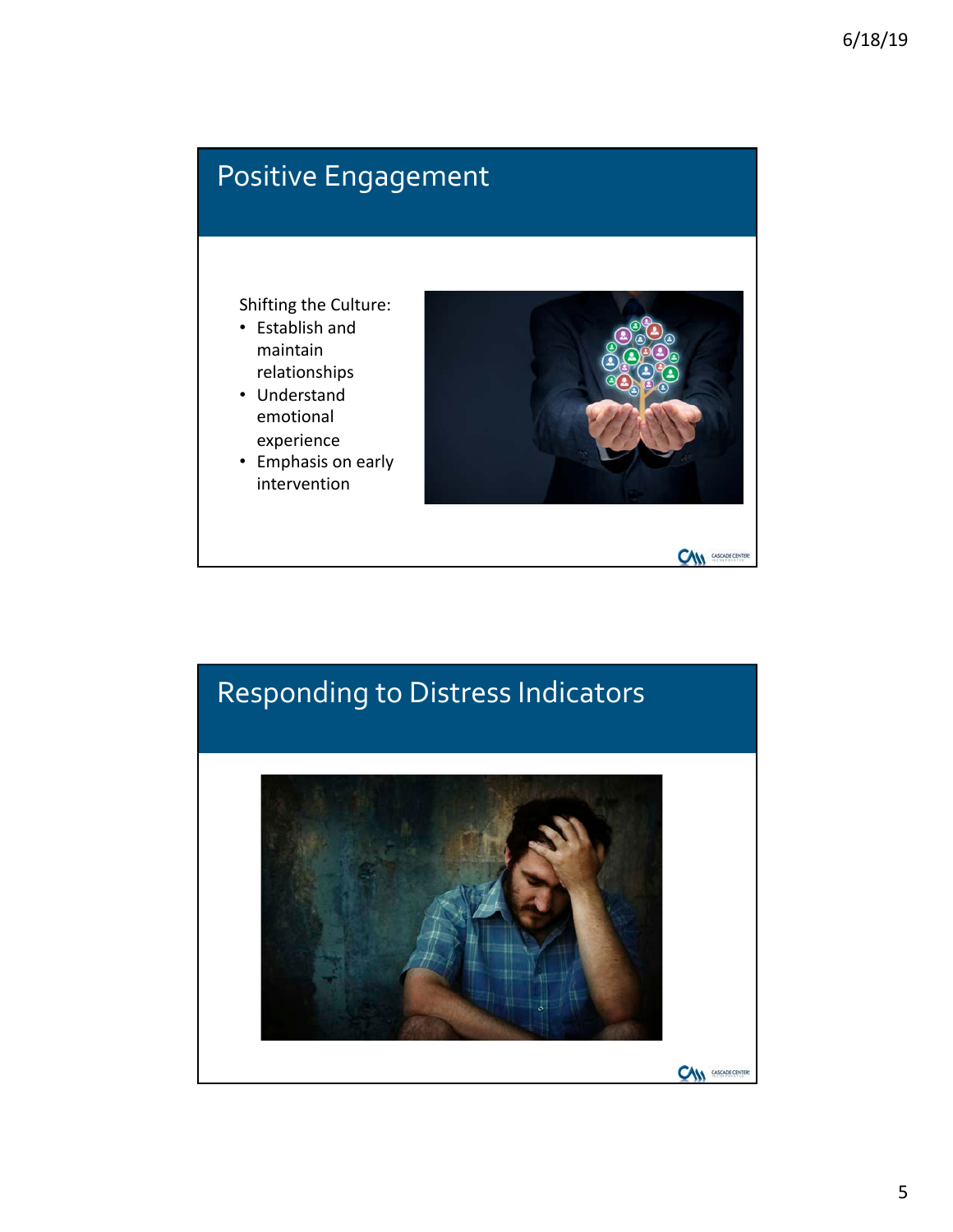

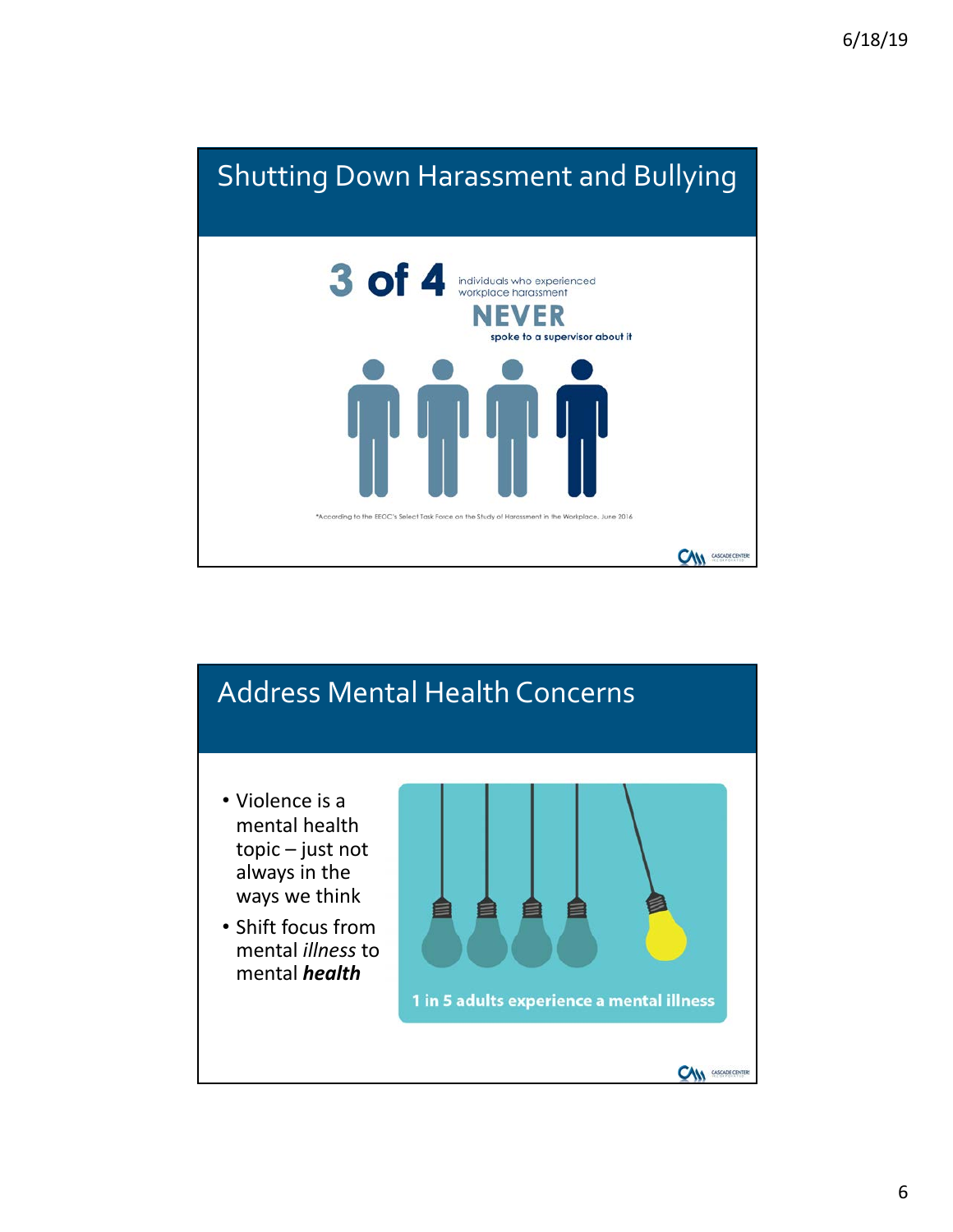

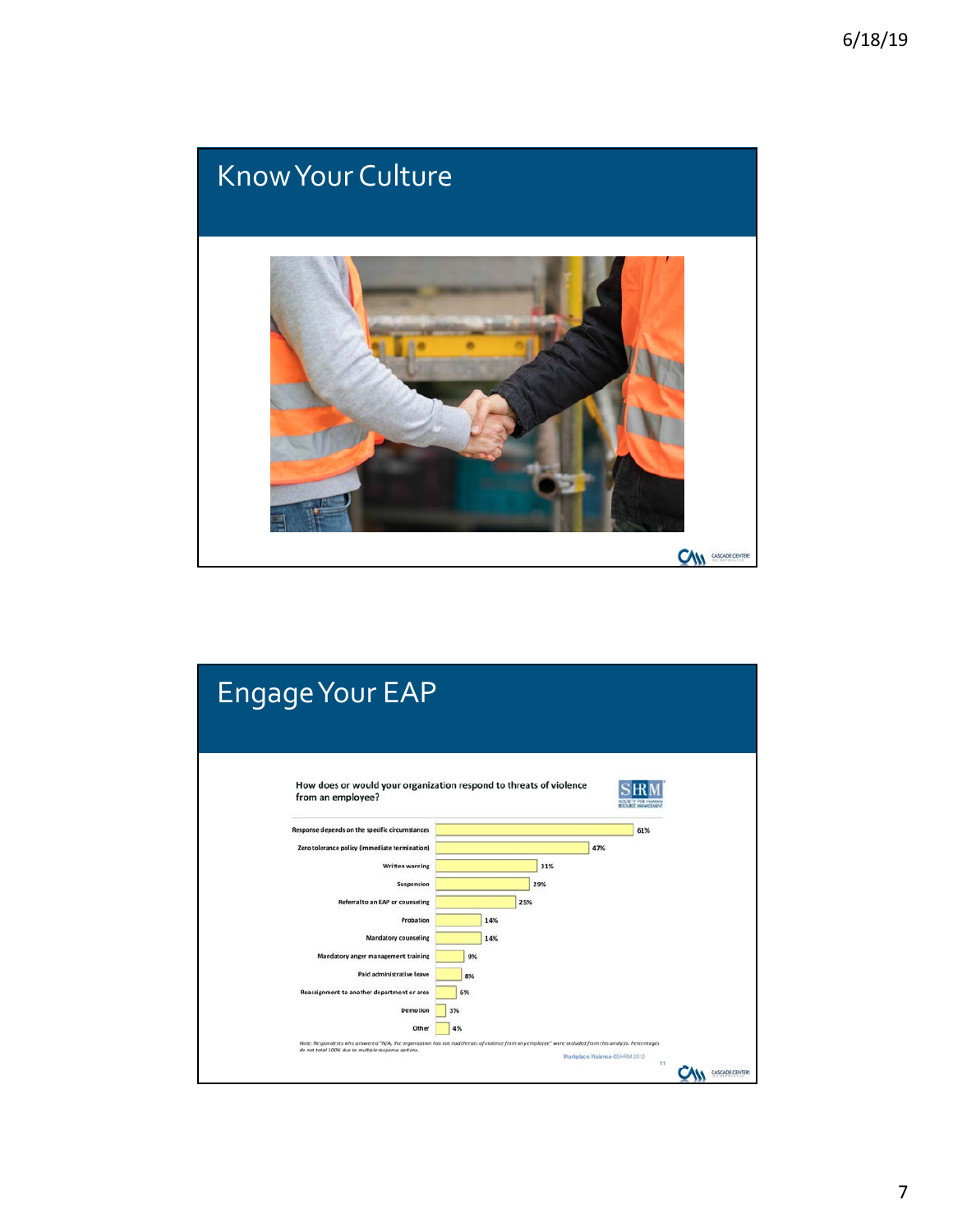# Engage Your EAP: Proactively Promote

- Proactively promote and normalize use of EAP services
- EAP awareness and antistigma campaigns are shown to increase accessibility
- Train management and staff to recognize and respond to emotional distress



#### Engage Your EAP: Consult

- **Use Management Consultations** to get another perspective
- Most EAPs have this service readily available – know how to access well before it's needed



**CAN** *CASCADE CENTER*